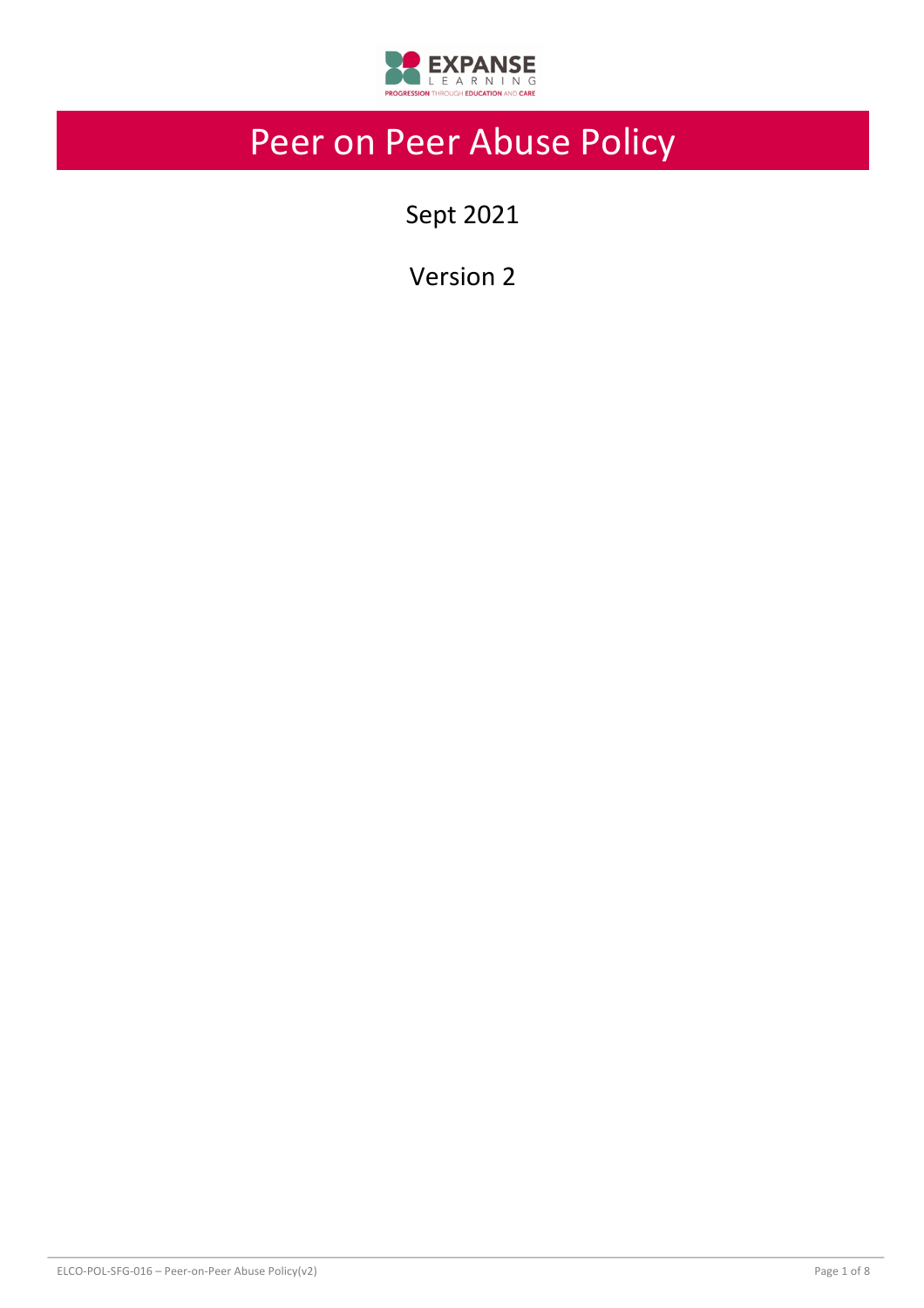## **Contents**

|     | <b>SCOPE</b>                                          |                          |
|-----|-------------------------------------------------------|--------------------------|
| 2.  | CONTEXT, DEFINITION AND FORMS OF 'PEER ON PEER' ABUSE |                          |
| 3.  | <b>RESPONSIBILITY</b>                                 |                          |
| 4.  | PURPOSE OF POLICY                                     |                          |
| .5. | <b>FRAMEWORK AND LEGISLATION</b>                      | 4                        |
| 6.  | ABUSE AND HARMFUL BEHAVIOUR                           | $\overline{\mathcal{A}}$ |
| 7.  | <b>TYPES OF ABUSE</b>                                 | 4                        |
| 8.  | RECOGNISING PEER ABUSE                                | 6                        |
| 9.  | PREVENTATIVE STRATEGIES                               |                          |
| 10. | WHERE TO GO FOR FURTHER INFORMATION                   | 8                        |
| 11. | <b>MONITORING ARRANGEMENTS</b>                        | 8                        |
|     |                                                       |                          |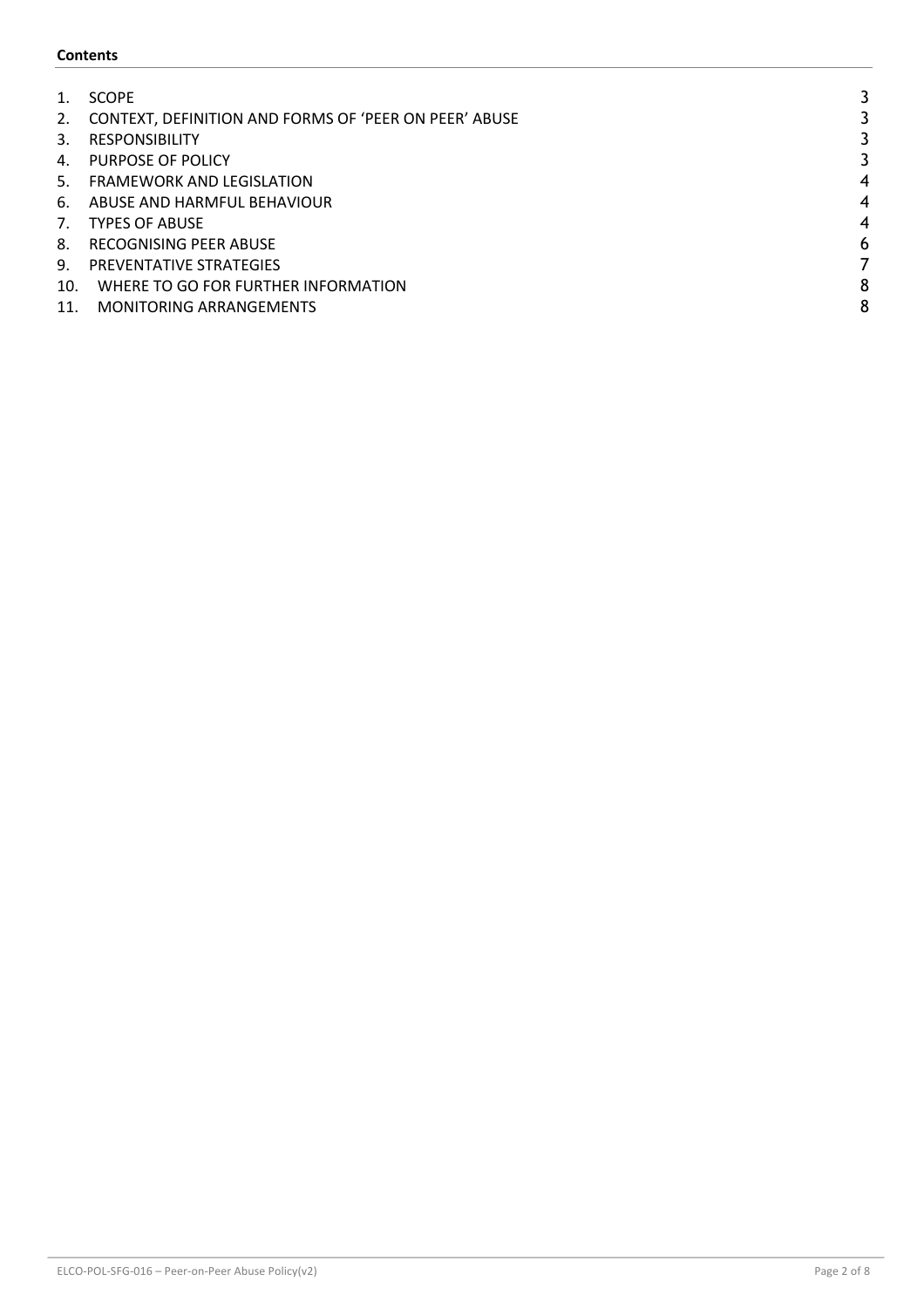# **1. Scope**

This policy applies to all staff at Expanse Learning College (hereafter the College)

# 2. **Context, Definition and Forms of 'Peer on Peer' Abuse**

Peer abuse is behaviour by an individual or group, intending to physically, sexually, or emotionally hurt others. All staff should recognise that students can abuse their peers and be aware of safeguarding issues from peer abuse including:

- $\circ$  bullying (including cyberbullying, prejudice-based and discriminatory bullying)
- o abuse in intimate personal relationships between peers
- $\circ$  physical abuse such as hitting, kicking, shaking, biting, hair pulling, or otherwise causing physical harm
- $\circ$  sexual violence such as rape assault by penetration and sexual assault; (this may include an online element which facilitates, threatens and/or encourages sexual violence)
- $\circ$  sexual harassment, such as sexual comments, remarks, jokes and online sexual harassment, which may be standalone or part of a broader pattern of abuse
- $\circ$  causing someone to engage in sexual activity without consent, such as forcing someone to strip, touch themselves sexually or to engage in sexual activity with a third party
- $\circ$  up skirting (which is a criminal offence), which typically involves taking a picture under a person's clothing without their permission, with the intention of viewing their genitals or buttocks to obtain sexual gratification, or cause the victim humiliation, distress, or alarm
- $\circ$  consensual and non-consensual sharing of nudes and semi nudes images and or videos (also known as youth produced sexual imagery)
- $\circ$  initiation/hazing type violence and rituals (this could include activities involving harassment, abuse or humiliation used as a way of initiating a person into a group and may also include an online element)

This abuse can:

- $\circ$  Be motivated by perceived differences e.g., on grounds of race, religion, gender, sexual orientation, disability, or other differences
- o Result in significant, long lasting, and traumatic isolation, intimidation, or violence to the victim; vulnerable adults are at particular risk of harm

Students or young people who harm others may have additional or complex needs such as:

- o Significant disruption in their own lives
- o Exposure to domestic abuse or witnessing or suffering abuse
- o Educational under-achievement
- o Involved in crime

Stopping violence and ensuring immediate physical safety is the priority of any education setting, but emotional bullying can sometimes be more damaging than physical. College staff, alongside their Designated Safeguarding Lead and/or Deputy, must make their own judgements about each specific case and should use this policy guidance to help.

## **3. Responsibility**

Keeping Children Safe in Education (September 2021) states that **all staff** should be aware that students can abuse other students (often referred to as peer-on-peer abuse) and that it can happen both inside and outside of college and online. It is important that all staff recognise the indicators and signs of peer-on-peer abuse and know how to identify it and respond to reports.

All staff should understand, that even if there are no reports in our college, it does not mean it is not happening, it may be the case that it is just not being reported. As such it is important if staff have any concerns regarding peer-onpeer abuse, they should speak to the designated safeguarding lead (or deputy) immediately.

It is essential that all staff understand the importance of challenging inappropriate behaviours between peers, many of which are listed below, that are abusive in nature. Downplaying certain behaviours, for example dismissing sexual harassment as "just banter", "just having a laugh", "part of growing up" or "boys being boys" can lead to a culture of unacceptable behaviours, an unsafe environment for students and in worst case scenarios a culture that normalises abuse leading to students accepting it as normal and not coming forward to report it.

## **4. Purpose of Policy**

The purpose of this policy is to explore some forms of peer-on-peer abuse. The policy also includes a planned and supportive response to the issues. At the College we have the following policies in place that should be read in conjunction with this policy: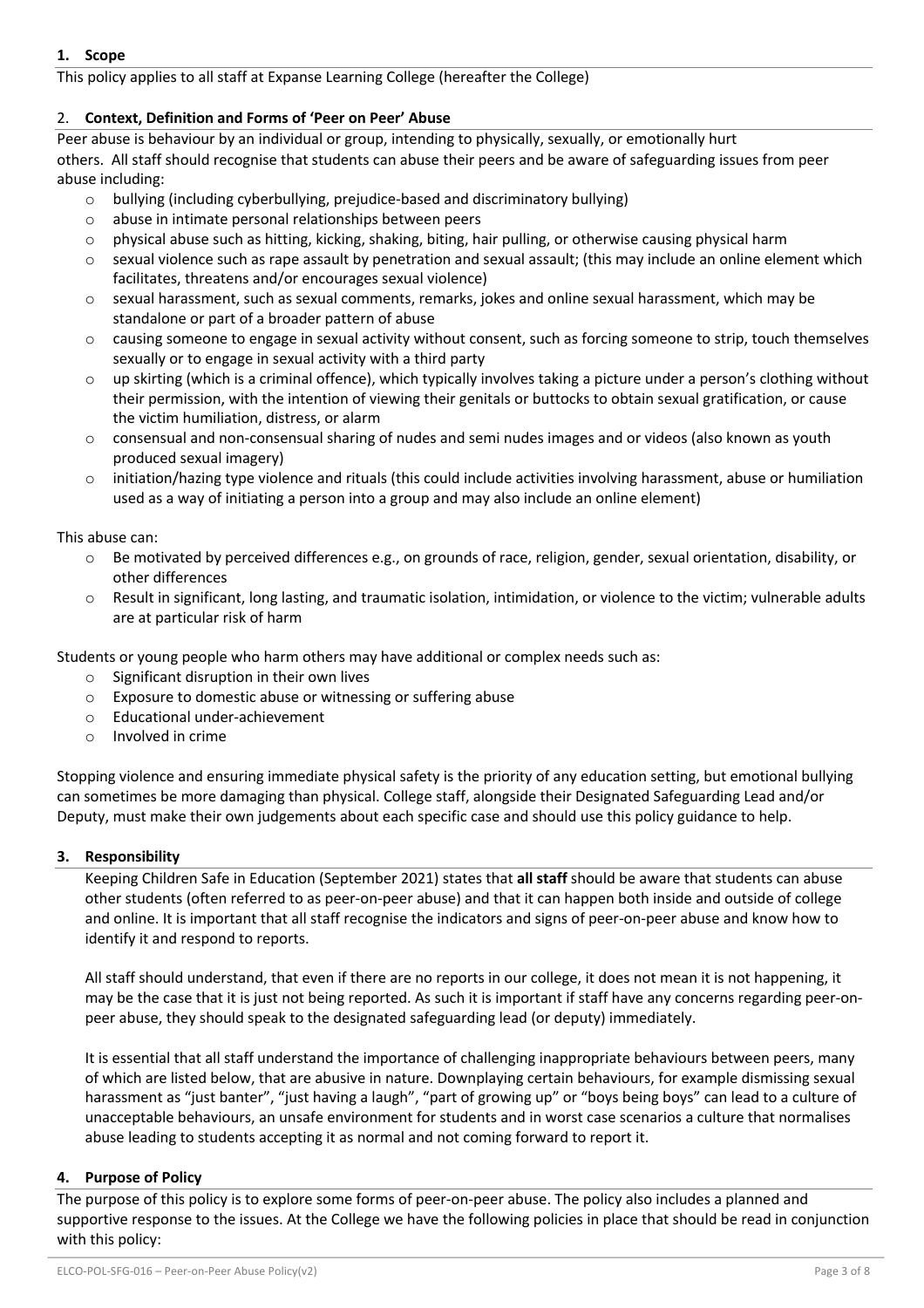- o Anti-Bullying Policy
- o Safeguarding and Child Protection Policy
- o Sexual violence/sexual harassment Policy
- o Behaviour Policy

## **5. Framework and Legislation**

This policy is supported by the key principles of the Children's Act, 1989 that the child's welfare is paramount. Another key document is Working Together, 2018, highlighting that every assessment of a child, 'must be informed by the views of the child'. (Working Together, 2018:21) This is echoed by Keeping Children Safe in Education, 2021 and Sexual Violence and sexual harassment between students in colleges and colleges, 2021.

## **6. Abuse and harmful behaviour**

It is necessary to consider:

- o what abuse is and what it looks like
- o how it can be managed
- $\circ$  what appropriate support and intervention can be put in place to meet the needs of the individual
- $\circ$  what preventative strategies may be put in place to reduce further risk of harm

Abuse is abuse and should never be tolerated or passed off as 'banter' or 'part of growing up'.

- $\circ$  Students are vulnerable to abuse by their peers. Such abuse should be taken as seriously as abuse by adults and should be subject to the same protection procedures.
- o Staff should not dismiss abusive behaviour as normal between young people and should not develop high thresholds before acting.
- $\circ$  Staff should be aware of the potential uses of information technology for bullying and abusive behaviour between young people.
- $\circ$  Staff should be aware of the added vulnerability of students and young people who have been the victims of violent crime (for example mugging), including the risk that they may respond to this by abusing younger or weaker children.

The alleged perpetrator is likely to have considerable unmet needs as well as posing a significant risk of harm to other children. Evidence suggests that such students may have suffered considerable disruption in their lives, may have witnessed or been subjected to physical or sexual abuse, may have problems in their educational development and may have committed other offences. They may therefore be suffering, or be at risk of suffering, significant harm and need protection. Any long- term plan to reduce the risk posed by the alleged perpetrator must address their needs.

## **7. Types of abuse**

There are many forms of abuse that may occur between peers and this list is not exhaustive. Each form of abuse or prejudiced behaviour is described in detail followed by advice and support on actions to be taken.

#### **Physical abuse**

This may include hitting, kicking, nipping/pinching, shaking, biting, hair pulling, or otherwise causing physical harm to another person. There may be many reasons why a student harms another and it is important to understand why a young person has engaged in such behaviour, including accidently before considering the action or punishment to be undertaken.

#### **Sexual violence and sexual harassment**

This must always be referred immediately to the Designated Safeguarding Lead. The DSL will follow the College Safeguarding and Child Protection Policy and the Sexual Violence/Sexual Harassment Policy.

Sexual violence and sexual harassment can occur between two students of any age and sex. It can also occur through a group of students sexually assaulting or sexually harassing a single student or group of students.

Sexually harmful behaviour from young people is not always contrived or with the intent to harm others. There may be many reasons why a young person engages in sexually harmful behaviour, and it may be just as distressing to the young person who instigates it as to the young person it is intended towards.

Sexually harmful behaviour may include:

- o inappropriate sexual language
- o inappropriate role play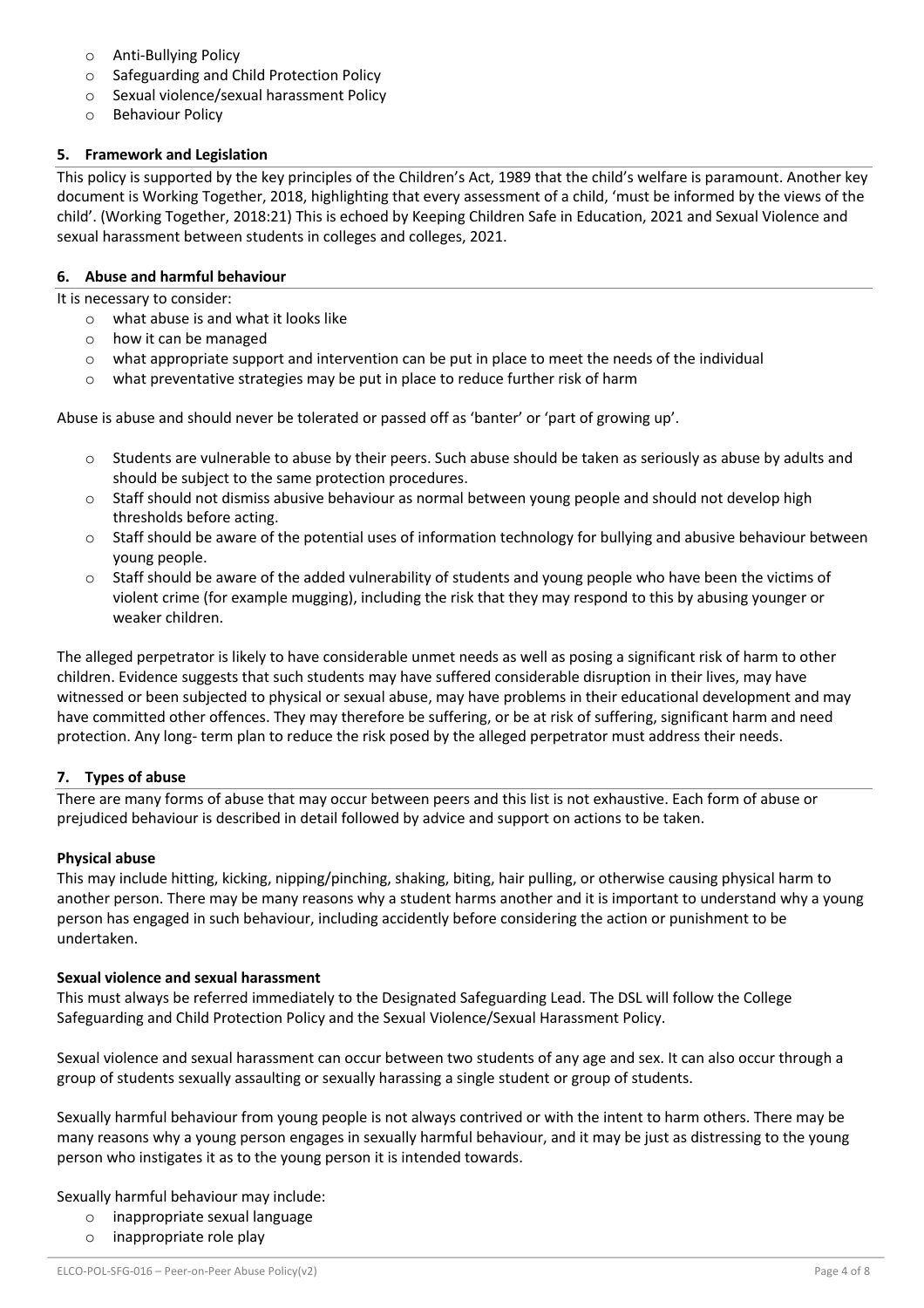- o sexual touching
- o sexual assault/abuse.

Staff should be aware of the importance of:

- o making clear that sexual violence and sexual harassment is not acceptable, will never be tolerated and is not an inevitable part of growing up
- $\circ$  not tolerating or dismissing sexual violence or sexual harassment as "banter", "part of growing up", "just having a laugh" or "boys being boys"; and
- o challenging behaviours (potentially criminal in nature), such as grabbing bottoms, breasts, and genitalia, flicking bras, and lifting up skirts. Dismissing or tolerating such behaviours risks normalising them.

## **Bullying**

Bullying is unwanted, aggressive behaviour among college aged students that involves a real or perceived power imbalance. The behaviour is repeated, or has the potential to be repeated, over time. Both young people who are bullied and who bully others may have serious, lasting problems. To be considered bullying, the behaviour must be aggressive and include:

- $\circ$  An Imbalance of Power: Young people who bully use their power—such as physical strength, access to embarrassing information, or popularity—to control or harm others. Power imbalances can change over time and in different situations, even if they involve the same people.
- $\circ$  Repetition: Bullying behaviours happen more than once or have the potential to happen more than once. Bullying includes actions such as making threats, spreading rumours, attacking someone physically or verbally or for a particular reason e.g., size, hair colour, gender, sexual orientation, and excluding someone from a group on purpose.

## **Online Bullying / Cyber bullying**

Online Bullying / Cyberbullying is the use of technology (social networking, messaging, text messages, e-mail, chat rooms etc.) to harass threaten or intimidate someone for the same reasons as stated above.

Online bullying can take many forms:

- o Abusive or threatening texts, emails, or messages
- o Posting abusive comments on social media sites
- o Sharing humiliating videos or photos of someone else
- o Stealing someone's online identity
- o Spreading rumours online
- $\circ$  Trolling sending someone menacing or upsetting messages through social networks, chatrooms, or games
- o Developing hate sites about another person
- o Prank calls or messages
- o Group bullying or exclusion online
- o Anonymous messaging
- o Encouraging a young person to self-harm
- o Pressuring students to send sexual messages or engaging in sexual conversations

## **Sharing nudes and semi nudes**

This term relates to the sending of indecent images, videos and/or written messages with sexually explicit content; these are created and sent electronically. They are often 'shared' via social networking sites and instant messaging services. This must always be referred immediately to the Designated Safeguarding Lead.

#### DSL will follow the UKCCIS: Sharing of nudes and semi-nudes December 2020.

https://assets.publishing.service.gov.uk/government/uploads/system/uploads/attachment\_data/file/1008443/UKCIS\_sha ring\_nudes\_and\_semi\_nudes\_advice\_for\_education\_settings\_\_Web\_accessible\_.pdf

#### **Initiation/Hazing**

Hazing is a form of initiation ceremony which is used to induct newcomers into an organisation such as a private College, sports team etc. There are several different forms, from relatively mild rituals to severe and sometimes violent ceremonies. The ceremony welcomes newcomers by subjecting them to a series of trials which promote a bond between them. After the hazing is over, the newcomers also have something in common with older members of the organisation, because they all experienced it as part of a rite of passage. Many rituals involve humiliation, embarrassment, abuse, and harassment.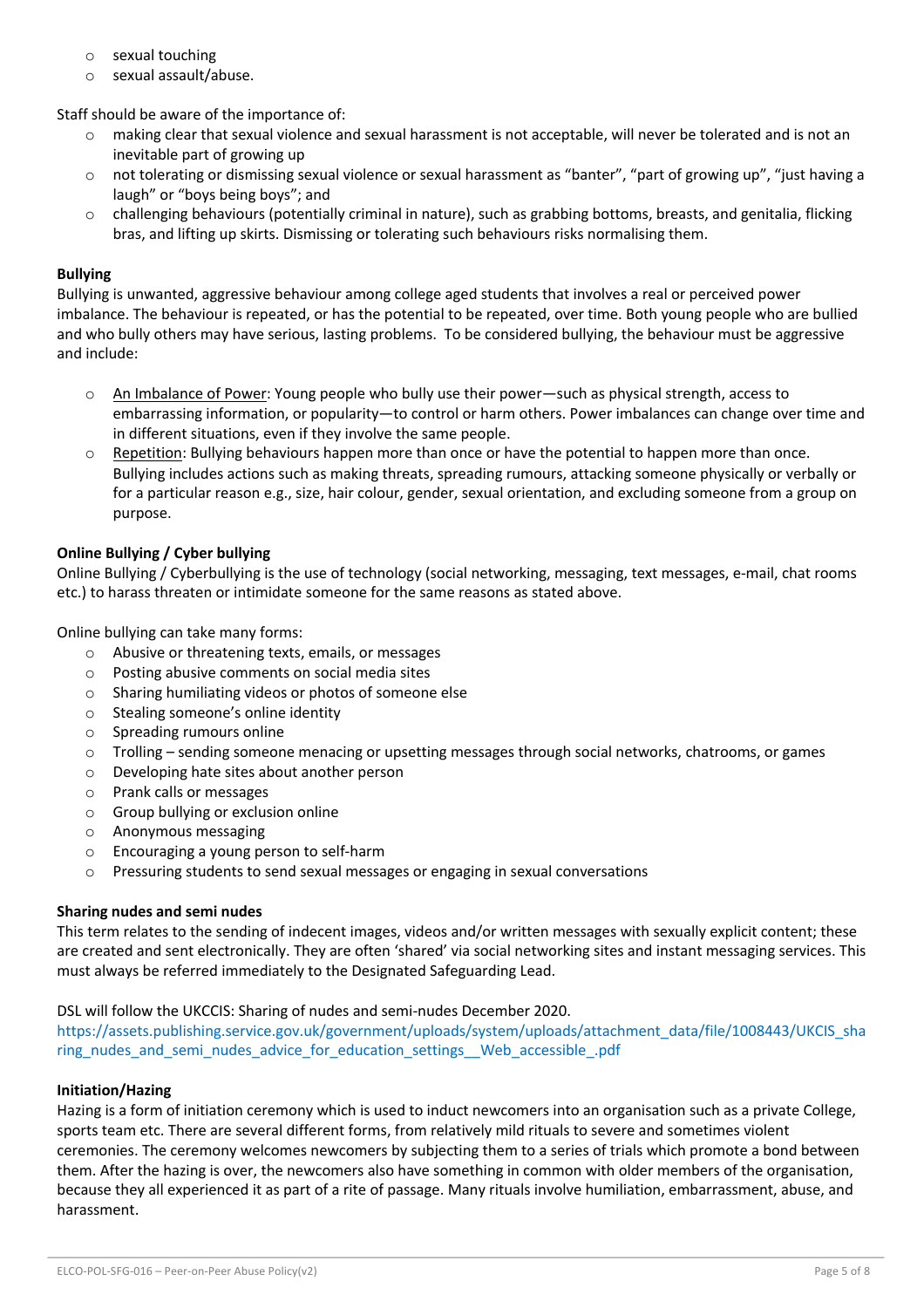## **Prejudiced Behaviour**

The term prejudice-related bullying refers to a range of hurtful behaviour, physical or emotional or both, which causes someone to feel powerless, worthless, excluded or marginalised, and which is connected with prejudices around belonging, identity and equality in wider society – for example disabilities and special educational needs, ethnic, cultural and religious backgrounds, gender, home life, (for example in relation to issues of care, parental occupation, poverty and social class) and sexual identity.

## **Teenage relationship abuse**

Teenage relationship abuse is a pattern of actual or threatened acts of physical, sexual, and/or emotional abuse, perpetrated by an adolescent (between the ages of 13 and 18) against a current or former partner. Abuse may include insults, coercion, social sabotage, sexual harassment, threats and/or acts of physical or sexual abuse. The abusive teen uses this pattern of violent and coercive behaviour, in a heterosexual or same gender relationship, to gain power and maintain control over the partner. This abuse may be sexual exploitation.

## **Upskirting**

Up skirting typically involves taking a picture under a person's clothing without them knowing, with the intention of viewing their genitals or buttocks to obtain sexual gratification, or cause the victim humiliation, distress, or alarm.

## **Expected staff action**

Staff should consider the seriousness of the case and make a quick decision whether to inform the Designated Safeguarding Lead immediately before taking any further in-College actions. If in doubt always inform the DSL or an appropriate member of the SLT.

# **8. Recognising peer abuse**

An assessment of an incident between peers should be completed and consider:

- o Chronological and developmental ages of everyone involved
- $\circ$  Difference in their power or authority in relation to age, race, gender, physical, emotional, or intellectual vulnerability
- o All alleged physical and verbal aspects of the behaviour and incident
- o Whether the behaviour involved inappropriate sexual knowledge or motivation
- o What was the degree of physical aggression, intimidation, threatening behaviour, or bribery?
- o The effect on the victim
- o Any attempts to ensure the behaviour and incident is kept a secret
- $\circ$  The student or young person's motivation or reason for the behaviour, if they admit that it occurred
- o Whether this was a one-off incident, or longer in duration

It is important to deal with a situation of peer abuse immediately and sensitively. It is necessary to gather the information as soon as possible to get the true facts. It is equally important to deal with it sensitively and think about the language used and the impact of that language on both the students and the parents when they become involved. Avoid language that may create a 'blame' culture and leave a student labelled.

Staff will talk to the students in a calm and consistent manner. Staff will not be prejudiced, judgmental, dismissive, or irresponsible in dealing with such sensitive matters.

## **Initial response**

• Any direct disclosure by a pupil of abuse should be taken very seriously and managed sensitively. Basic principles of listening sensitively, providing reassurance, not asking leading questions and not guaranteeing confidentiality should be remembered.

• The pupil will be reassured that they are being taken seriously and that they will be supported and kept safe. They will never be given the impression that they are creating a problem by making a disclosure nor will they ever be made to feel ashamed for making a report.

- The response to all incidents should be conducted in line with the Safeguarding and Student Protection Policy.
- Any incident should be referred to the DSL/DSO without delay.

• The DSL/DSO should meet with staff involved and there should be subsequent interviews with the young people involved, if appropriate.

• If the incident involves the sharing of nudes or semi-nudes, the UK Council for Internet Safety (UKCIS) guidance 'Advice for education settings, responding to incidents and safeguarding students and young people' will be referred to.

#### **Investigation**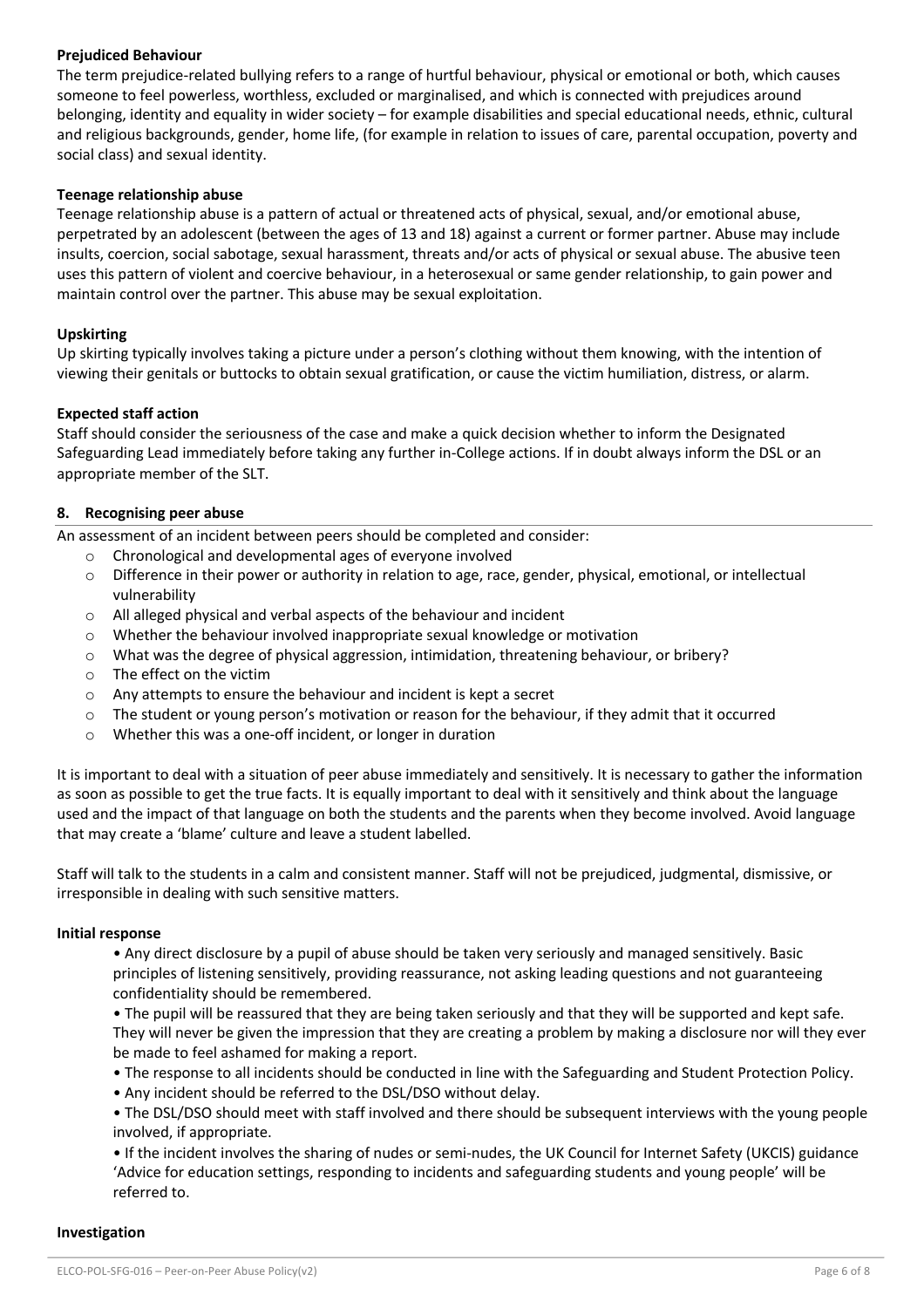• The DSL/DSO will decide if further information is required to decide on the best response.

• Staff should be asked to provide relevant facts about the circumstances of pupils involved which could influence the decisions of the DSL/DSO.

• In incidents that involve young people not at Expanse College, the DSL will decide if there is a need to contact another college, setting or individual.

• If it is felt that there is 'reasonable cause to suspect that' the victim is 'suffering, or likely to suffer, significant harm', it might be appropriate to temporarily educate in an alternative class/setting the pupil against whom an allegation of abuse has been made whilst the investigation is carried out.

• When necessary, the DSL will take advice from Children's Social Care and or the Police on the investigation of such allegations and will take all appropriate action to ensure the safety and welfare of all pupils involved, including the pupil or pupils accused of abuse.

• If a pupil against whom an allegation of abuse has been made is required to be interviewed by the police, then the pupil will be supported during the interview by an appropriate adult.

# **Risk Assessment and Referral**

• The DSL will assess the risk presented by the incident to the individuals involved and, in conjunction with the Head, will decide whether a referral to the police or social services is required, or whether to proceed using the College's internal support systems. The College may also choose a consequence such as exclusion or internal exclusion for a period of time to allow the young person to reflect on their behaviour, or, if required, Early Help from our local network of supporting services as outlined in the Safeguarding and Child Protection Policy.

• Parents should be informed at an early stage and involved in the process unless there is good reason to believe that involving parents would put the young person at risk of harm.

• At any point in the process, if there is a concern a young person has been harmed, or is at risk of serious harm, a referral should be made to Children's Social Care and or the Police. Any staff member can make such a referral but should inform the DSL as soon as possible that a referral has been made.

# **Recording Process and Outcomes**

• Notes should be made of all conversations and meetings to do with any incident of peer-on-peer abuse. Formal written records should be completed immediately or within 24 hours via Pastoral/Safeguarding event on Databridge. Records should include date, time, place, persons involved, nature of disclosure and any relevant details. Records of all safeguarding concerns are managed by the DSL.

• The DSL will offer ongoing support in the best interests of the pupils in our care and action may need to be coordinated where there is a wider investigation involving Children's Social Care and/or the Police.

## After care

It is important that following the incident the young people involved continue to feel supported and receive help even if they have stated that they are managing the incident.

Sometimes the feelings of remorse, regret or unhappiness may occur at a much later stage than the incident. It is important to ensure that the young people do not engage in any further harmful behaviour either towards someone else or to themselves as a way of coping (e.g., self-harm). For this reason, regular reviews with the young people following the incident(s) are imperative.

## **9. Preventative Strategies**

Peer on peer abuse can and will occur on any site even with the most robust policies and support processes. It is important to develop appropriate strategies to proactively prevent peer on peer abuse. This College has an open environment where young people feel safe to share information about anything that is upsetting or worrying them.

There is a strong and positive SRE/On-Line Safety/PGW curriculum that tackles such issues as prejudiced behaviour and gives students an open forum to talk things through rather than seek one on one opportunities to be harmful to one another.

Staff will not dismiss issues as 'banter' or 'growing up' or compare them to their own experiences of childhood. Staff will consider each issue and each individual in their own right before taking action.

Young people are part of changing their circumstances and, through college council and student voice for example, we encourage young people to support changes and develop 'rules of acceptable behaviour'. We involve students in the positive ethos in college; one where all young people understand the boundaries of behaviour before it becomes abusive.